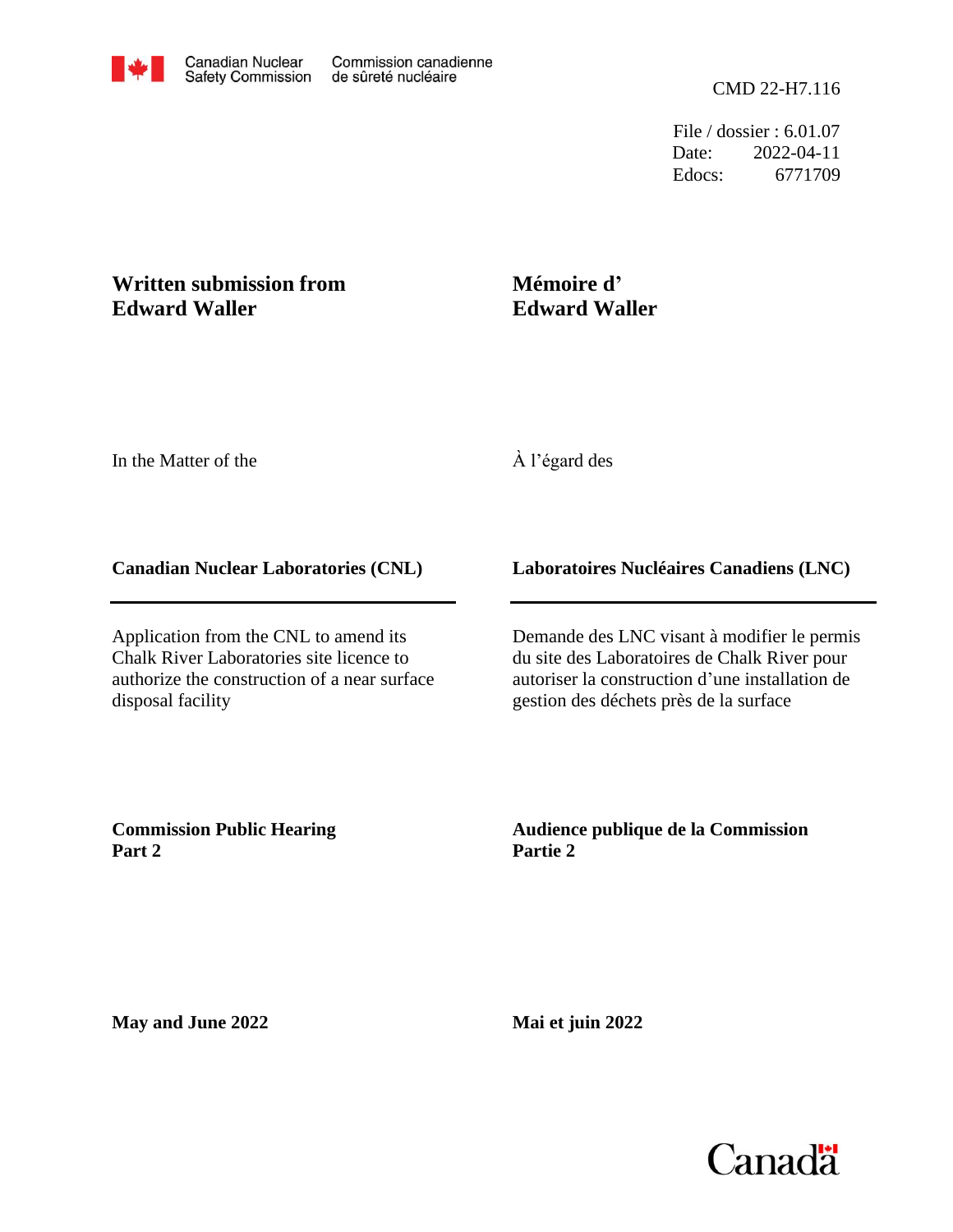Senior Tribunal Officer, Secretariat Canadian Nuclear Safety Commission 280 Slater Street P.O. Box 1046, Station B Ottawa, Ontario K1P 5S9

9 April 2022

Subject: Canadian Nuclear Laboratories' application to amend its Chalk River Laboratories site licence to authorize the construction of a near surface disposal facility IAA Reference Number: 80122

#### Dear Secretariat:

My name is Edward Waller. I am a Professor and NSERC Senior Industrial Research Chair in Health Physics and Environmental Safety at Ontario Tech University. I obtained my BSc in Physics and MScE in Chemical engineering from the University of New Brunswick, a Masters in Nuclear Security from TU Delft (Netherlands), and a PhD in Nuclear Engineering from Rensselaer Polytechnic Institute (USA). I am registered as a professional engineer (PEng) in Ontario and am also an American Board of Health Physics Certified Health Physicist (CHP). My research areas are diverse, extending into threat assessment, emergency preparedness and response, nuclear security issues and low dose effects on human and nonhuman biota. I teach courses in a variety of subjects, including radiation protection, environmental effects, shielding design, dosimetry, and environmental modeling.

Prior to joining Ontario Tech U, I worked in industry (SAIC Canada) for over 15 years. One of my responsibilities was project manager and lead scientist on a contract with the Department of National Defence for radiological decommissioning (of surplus DND assets, including military bases, ships and aircraft). As part of this contract, I had responsibilities that including packaging of radioactive waste and shipment to Chalk River Laboratories interim low-level storage (the predecessor to the NSDF).

Of possible interest to the tribunal, I worked for 8 months as a consultant to the International Atomic Energy Agency (IAEA) in the Incident and Emergency Centre (IEC), and I served a 5 year term (2012-2017) as a Canadian representative to the United Nations Scientific Committee on the Effects of Atomic Radiation (UNSCEAR), where I served as Chair of an Expert Group which produced two UNSCEAR reports. As such, I am familiar with IAEA guidance, and the scientific basis for national level regulations that extend from UNSCEAR, ICRP and IAEA.

I believe my background and experience makes me a suitable person to provide an intervention with respect to the near surface disposal facility.